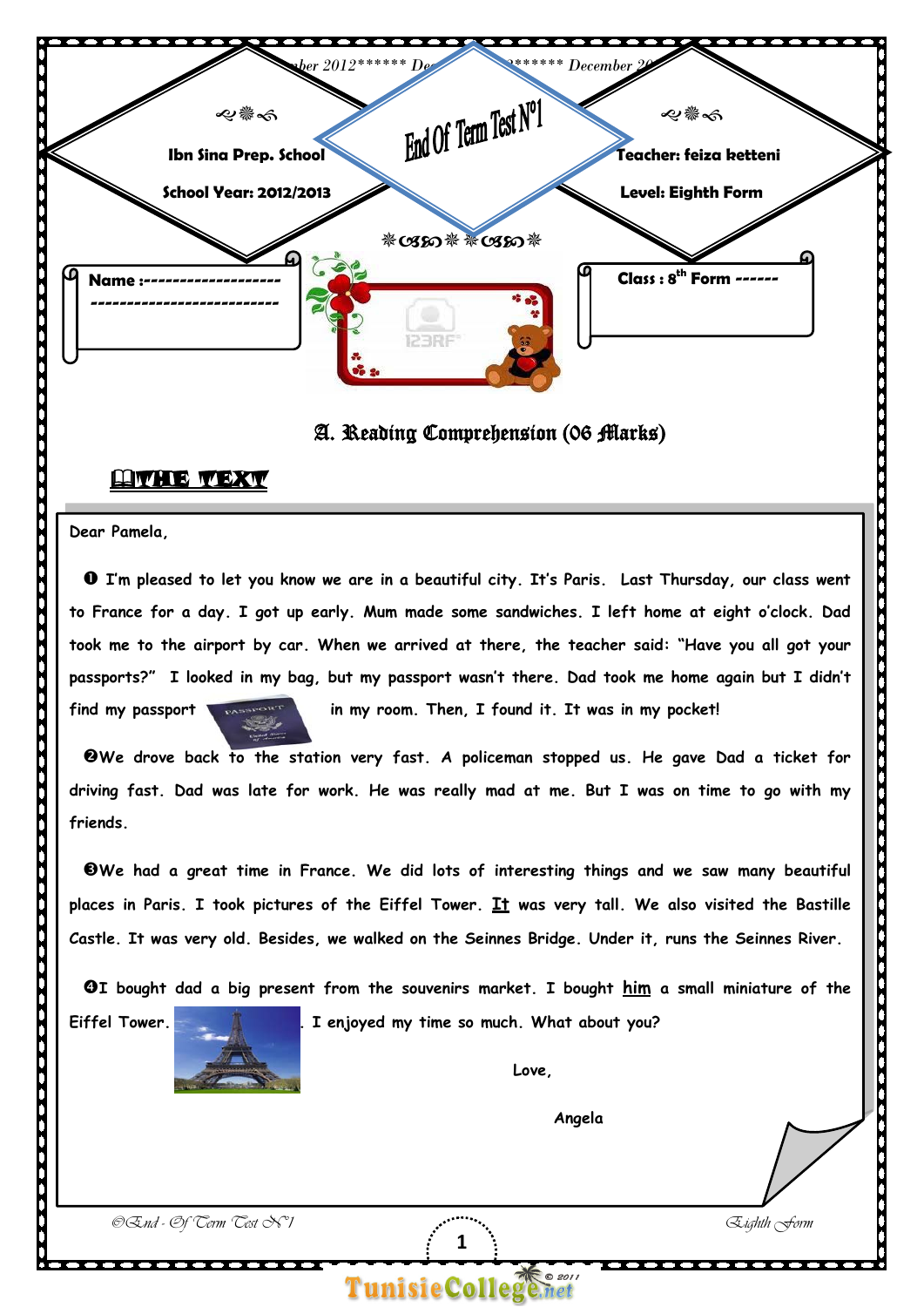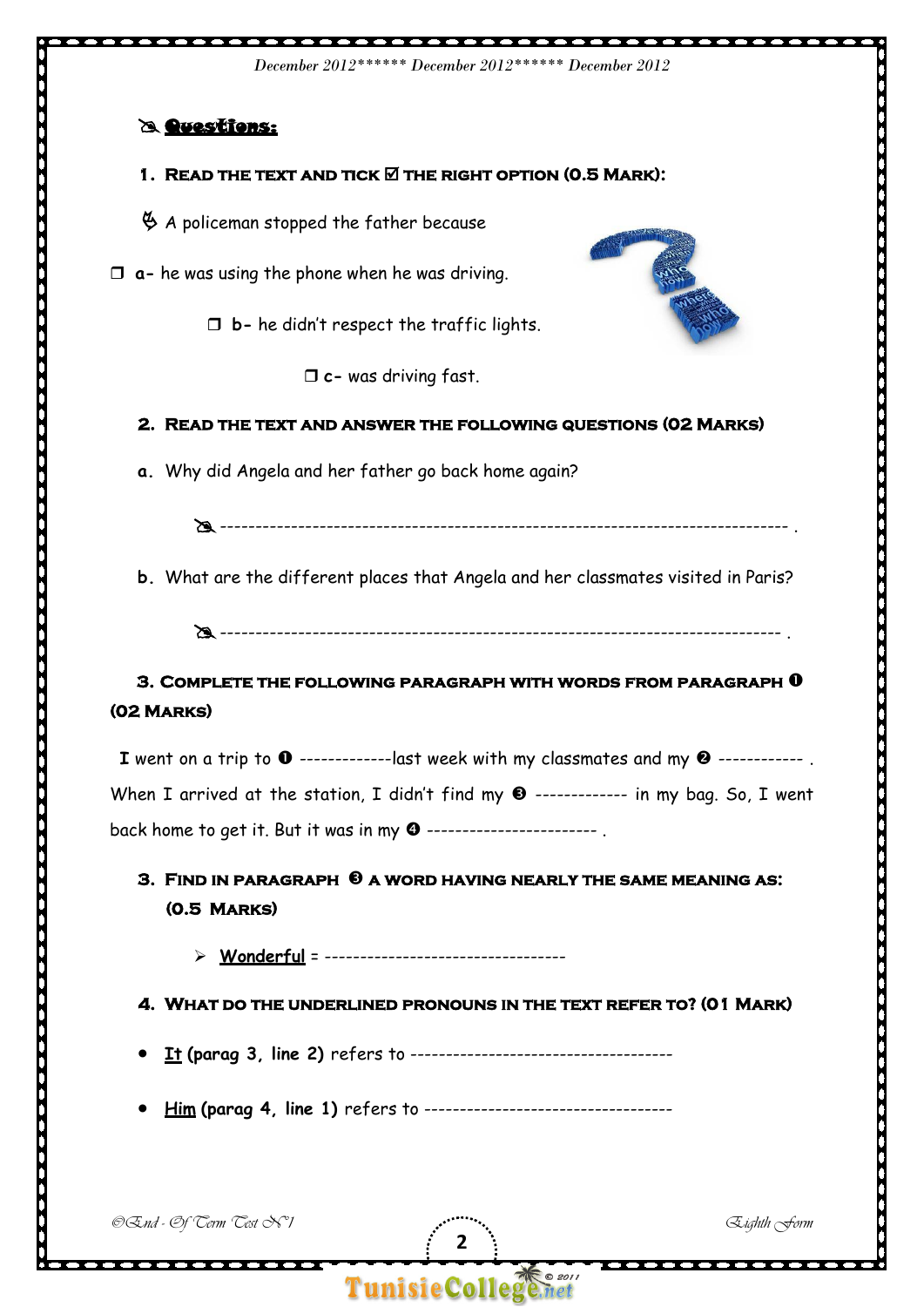# B. Language (08 Marks)

*December 2012\*\*\*\*\*\* December 2012\*\*\*\*\*\* December 2012*

# **1. Fill in the blanks with words from the list in the box. There is an extra word (03 Marks)**

performed / do / will study / compulsory / about / are / happy /

 **Peter**: For me, school is the place where I relax and work with my friends happily. -------------------You agree?

**Shahin**: I hate school. We study almost fifteen subjects for thirty five hours.

**Peter**: How sad! Thirty hours? In Britain, we study few subjects some are ------------------ and some are optional.

©Shahin: No, sport is obligatory. But, there aren't any music sessions.

 **Peter**: Yesterday, we --------------a short play. The teacher was --------------- to watch it. He encouraged us to continue to prepare other plays.

 **Shahin**: How nice! I think we ------------------------------- drama next year.

 **Peter**: I hope so. Drama, sport and music help one forget ---------------the routine subjects.

### **2. Circle the right alternative: (03 Marks)**

 **W**illiam **(never goes / goes never / always goes)** to school by bus. He goes there on foot because it is near **(him** / **his / he)** house. The lessons usually start **(in / on / at)** 9 a.m. But at the weekend, pupils **(doesn't have / have / don't have)** lessons because it is a holiday. Last Sunday, William and his friends **(going / went / go)** on a journey and they **(are / were / was)** very happy.

**3. Circle the right function of the underlined utterances.(02 Marks)** 

**Mike** : You look sad. What's the matter?

**Charles** : I got bad marks. My father will punish me. What should I do?

 **Mike**: Well, **you must work hard (surprise / obligation / inviting)** to improve your level.

**3** 

**Tunisie College** 

 $\bullet$  201

**Charles**: Do you think I will pass?

©End - Of Term Test N°1 Eighth Form

 $\bullet \bullet \bullet$ 

. . . . . . . . . . . . . . .